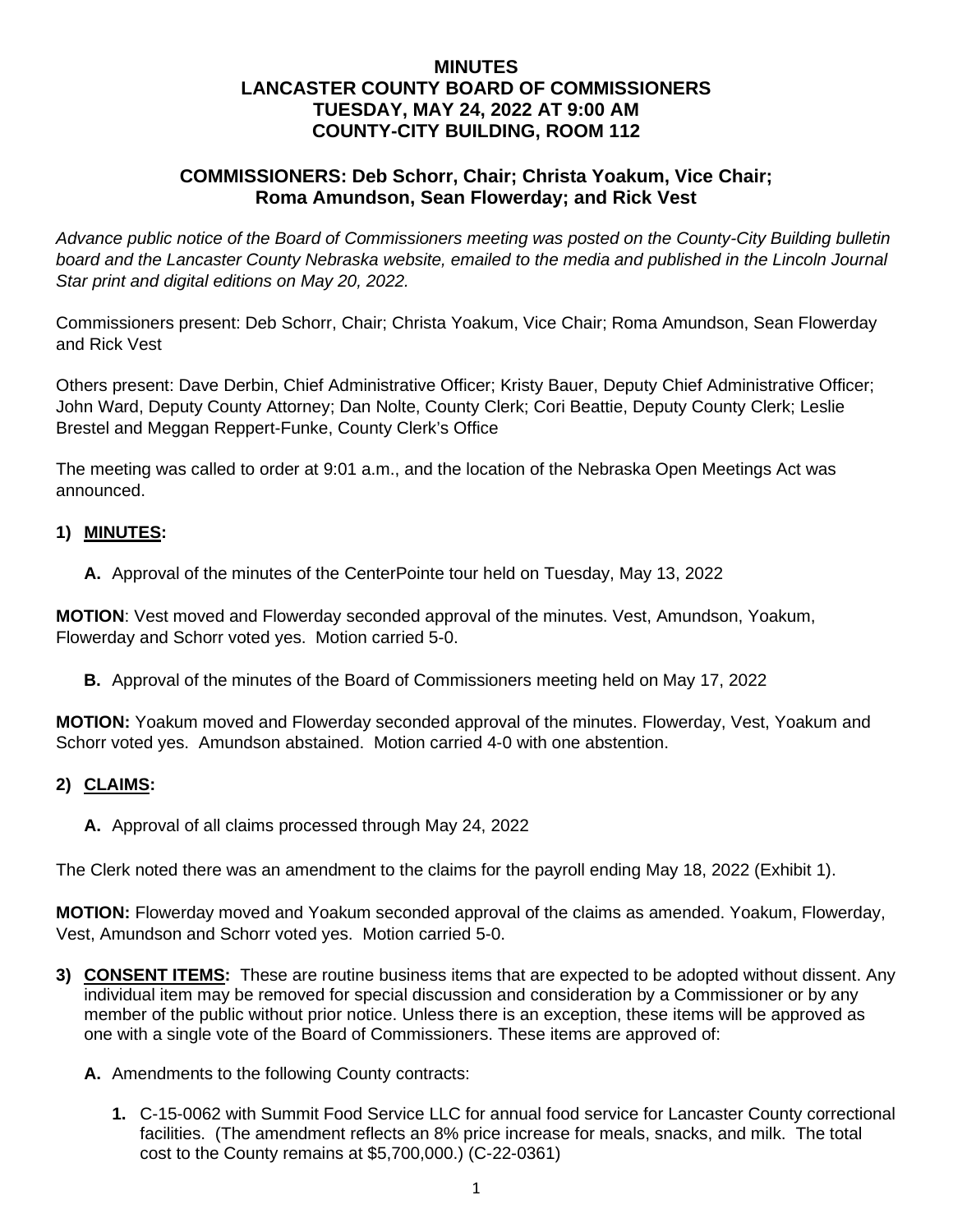- **2.** C-21-0711 with Genuine Parts Company dba NAPA Auto Parts for aftermarket vehicle parts and supplies (product only). (State of Minnesota/Sourcewell RFP 032521-GPC MOU114. The amendment renews the MOU for an additional one (1) year term beginning May 20, 2022 through May 19, 2023. The cost to County is not exceed \$40,000.) (C-22-0390)
- **3.** C-20-0470 with National Everything Wholesale, a NETWORK Distributor, for janitorial and sanitation supplies, equipment and related services. (City of Tucson RFP 202329-01 MOU083. The amendment renews the contract from June 1, 2022, through May 31, 2023. The estimated cost for products/services to the County is not to exceed \$210,000.) (C-22-0392)
- **4.** C-18-0272 with Firespring for business card and letterhead printing (business cards only). (Bid No. 18-082. The amendment extends the contract for a term beginning June 12, 2022, through October 10, 2022. The cost to County is not to exceed \$3,350.) (C-22-0393)
- **5.** C-18-0271 with Cornhusker State Industries for business card and letterhead printing (letterhead only). (Bid No. 18-082. The amendment extends the Contract for a term beginning June 12, 2022, through October 10, 2022. The cost to County is not to exceed \$1,400.) (C-22-0394)
- **B.** Right-of-way contracts with the following:
	- **1.** Bakers Dozen Farm LLC, South 134th Street and Firth Road, in the amount of \$343. (Project 22-27 / Y-342) (C-22-0378)
	- **2.** Jerry L. Minchow Revocable Living Trust, North 98th Street and Davey Road, in the amount of \$991. (Project 22-27 / B-56) (C-22-0382)
	- **3.** Emily A. Harris, North 98th Street and Davey Road, in the amount of \$847. (Project 22-27 / B-56) (C-22-0385)
	- **4.** Jonathan D. & Stefanie L. Urbom, South 38th Street and Stagecoach Road, in the amount of \$1,372. (Project 22-21 / S-40) (C-22-0386)
	- **5.** Paul A. Voller, South 190th Street and Hickman Road, in the amount of \$343. (Project 22-27 / R-227) (C-22-0387)
- **C.** Change Order 1 to County Contract C-22-0205 with Pavers, Inc., due to a plan revision. (The revision allows for shoulder work and additional patching. The increase shall not exceed \$189,436.73.) (C-22-0389)
- **D.** Change Order 2 to County Contract C-20-0556 with Van Kirk Brothers Contracting due to the contractor overrunning the project by two (2) working days. (The decrease is in the amount of \$764.) (C-22-0395)
- **E.** Setting a public hearing for Tuesday, May 31, 2022, at 9:00 a.m., in Room 112 of the County-City Building (555 S 10th Street, Lincoln, Nebraska) regarding a request from the Director of Building and Safety to revoke Special Permit No. 17027 by rescinding County Resolution No. R-17-0068, Tallgrass Hills Community Unit Plan, in the vicinity of SW 98th Street and West Yankee Hill Road.

**MOTION:** Amundson moved and Vest seconded approval of the consent items. Amundson, Yoakum, Flowerday, Vest and Schorr voted yes. Motion carried 5-0.

## **4) PUBLIC HEARING**

**A.** Applications for a Class Y liquor license for Capriolo Winery LLC dba Windcrest Winery (3110 West Branched Oak Road, Raymond) and a corporate manager's liquor license for Shannon Martin-Roebuck (See correlating item under New Business 5A.)

The chair opened the public hearing.

Shannon Martin-Roebuck, applicant, was administered the oath. She provided background information about herself and Capriolo Winery LLC dba Windcrest Winery. In response to Schorr's inquiry, Martin-Roebuck confirmed the tasting room would remain open and online purchases will be available.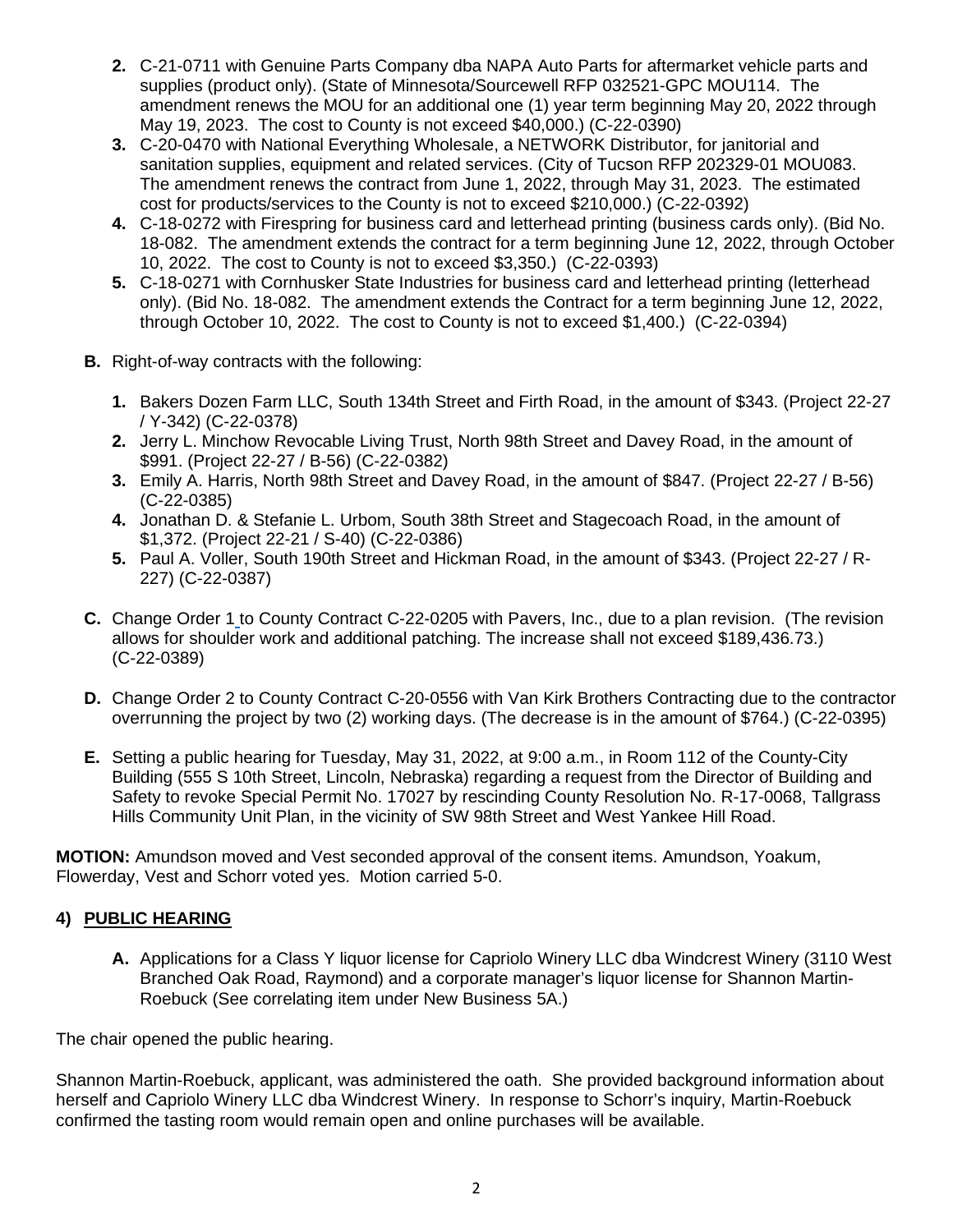John Berry, Chief Deputy Surveyor, County Engineering Department, was administered the oath. He stated after further review of the application, County Engineering has found that the driveway needs to be regraded to slope away from the shoulder of the connecting roadway to meet County standards. If it remains as is, County Engineering would recommend denial of the application. Berry added if the applicant would go on record stating that they are committed to fixing the driveway, the Engineering Department would recommend approval of the Class Y liquor license.

Schorr inquired if Martin-Roebuck was made aware of this concern prior to today. Berry stated the driveway permit was issued on May 23, 2022, thus, there was not enough time to provide the applicant notice before the public hearing. Vest asked what would be involved for the project to meet County standards. Berry said the driveway would need to be graded to create a 3'-4' slope to allow for proper water drainage. He noted the applicant has a 60-day Temporary Operating Permit and Engineering would require the work to be completed before that expiration date.

John Ward, Deputy County Attorney, was administered the oath. He noted the resolution only references the Class Y liquor license, although, the public hearing was for the liquor license and a corporate manager's license for Shannon Martin-Roebuck. He said a resolution for the manager's license would need to be addressed by the Board at a future meeting. It was confirmed that the resolution would be on next week's agenda under New Business and Ms. Martin-Roebuck would not need to appear.

Vest asked for clarification from Martin-Roebuck that in the event the liquor license and corporate manager's license were approved by the Board, she would agree to comply with the recommendation from County Engineering regarding the driveway before the Temporary Operating Permit expired. Martin-Roebuck agreed.

The Chair closed the public hearing.

## **5) NEW BUSINESS:**

**A.** Resolution in the matter of applications for a Class Y liquor license for Capriolo Winery, LLC dba Windcrest Winery (3110 West Branched Oak Road, Raymond) and a corporate manager's liquor license for Shannon Martin-Roebuck. (R-22-0036)

**MOTION:** Vest moved and Flowerday seconded approval of the resolution for the Class Y liquor license with the understanding that the applicant has agreed to make the changes recommended by the County Engineering Department. Vest, Amundson, Yoakum, Flowerday and Schorr voted yes. Motion carried 5-0.

**B.** Resolution directing the County Engineer to conduct a study and the Planning Department to write a report regarding vacating a 50-foot right-of-way located in Raymond, Nebraska, more particularly described in "Exhibit A", and located in Lancaster County, Nebraska. (R-22-0034)

John Berry, Chief Deputy Surveyor, County Engineering Department, stated there was a petition to vacate North Street in the Village of Agnew and he presented a map of the area (Exhibit 2).

**MOTION:** Amundson moved and Yoakum seconded approval of the resolution. Flowerday, Vest, Amundson, Yoakum and Schorr voted yes. Motion carried 5-0.

**C.** Resolution directing the County Engineer to conduct a study and the Planning Department to write a report regarding vacating a portion of NW 25th Street, Raymond, Nebraska, more particularly described in "Exhibit A", and located in Lancaster County, Nebraska. (R-22-0035)

Berry stated this resolution would direct the Engineering Department to perform a study regarding vacating a portion of NW 25<sup>th</sup> Street in Raymond. The petition was submitted by the two adjacent landowners that are currently providing the maintenance on this section of road and he presented a map of the area (Exhibit 3).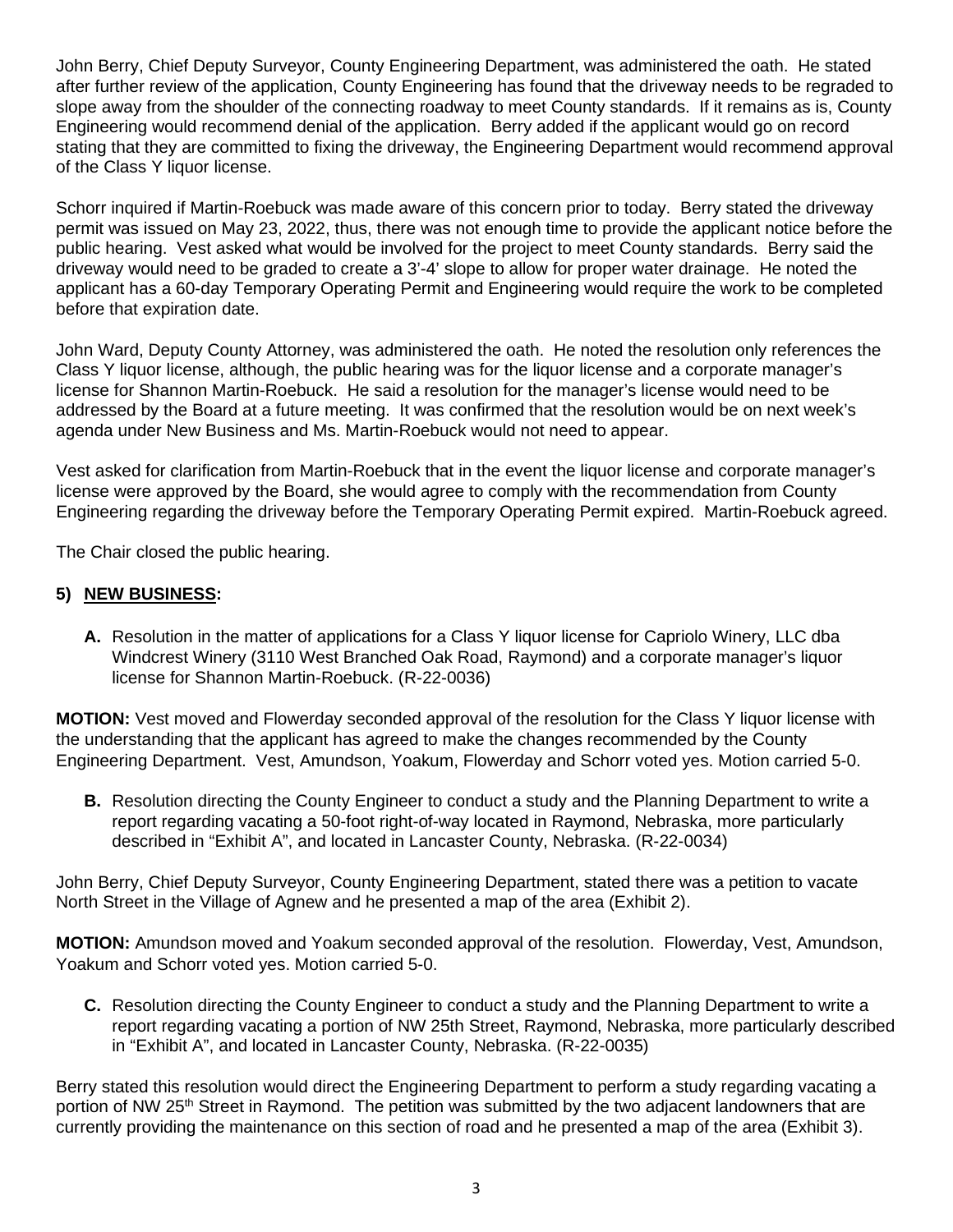**MOTION:** Amundson moved and Flowerday seconded approval of the resolution. Yoakum, Flowerday, Vest, Amundson and Schorr voted yes. Motion carried 5-0.

**D.** Resolution in the matter of authorizing the County Board Chair or Vice Chair to sign the Task Order Agreement with FHU for NEPA (Environmental) services (Project 22-02; LCLC-3340(8) CN 13493 Fletcher Ave 84th to 148th) (R-22-0037)

Pam Dingman, County Engineer, stated items 5D through 5G are part of the Federal Aid projects on Fletcher Avenue. She presented a map of the area (Exhibit 4).

**MOTION:** Amundson moved and Vest seconded approval of the resolution. Amundson, Yoakum, Flowerday, Vest and Schorr voted yes. Motion carried 5-0.

**E.** On-Call Professional Services Task Order Agreement with Felsburg Holt & Ullevig for NEPA (Environmental) services in the amount of \$11,197.40. (Project 22-02 LCLC-3340(8) CN 13493 Fletcher Ave 84th to 148th) (C-22-0397)

Dingman stated the contract is to scope the environmental process.

**MOTION:** Flowerday moved and Yoakum seconded approval of the agreement. Vest, Amundson, Yoakum, Flowerday and Schorr voted yes. Motion carried 5-0.

**F.** Professional Services Agreement with Nebraska Department of Transportation for Lancaster County to perform Scoping Preliminary Engineering Services in the total amount of \$3,208.37 (\$2,566.62 is the Federal share and \$641.65 is the LPA share; Project LCED 22-02 NDOT Preliminary Engineering Services Agreement LCLC-3340(8) CN 13493 BK2241 Fletcher Ave, 84th Street to 148th Street.) (C-22-0398)

Dingman stated the contract is for preliminary engineering services on Fletcher Avenue from 84<sup>th</sup> Street to 148<sup>th</sup> Street.

**MOTION:** Amundson moved and Vest seconded approval of the agreement. Flowerday, Vest, Amundson, Yoakum and Schorr voted yes. Motion carried 5-0.

**G.** Resolution in the matter the authorizing the County Board Chair or Vice Chair to sign the Professional Service Agreement with Nebraska Department of Transportation for preliminary engineering services (Project LCED 22-02 NDOT Preliminary Engineering Services Agreement LCLC-3340(8) CN 13493 BK2241 Fletcher Ave, 84th Street to 148th Street.) (R-22-0038)

**MOTION:** Yoakum moved and Amundson seconded approval of the resolution. Yoakum, Flowerday, Vest, Amundson and Schorr voted yes. Motion carried 5-0.

**H.** Special Event Permit application from Dave Mlnarik, Nebraska Sports Council, for the 2022 Cornhusker State Games Gravel Grinder cycling event to be held July 16, 2022.

Dave Mlnarik, Nebraska Sports Council, provided information about the 38<sup>th</sup> Annual Cornhusker State Games Gravel Grinder cycling event. He stated the County Engineering Department provided a recommended change to the route for the safety of the cyclists and that change has been made.

Amundson inquired about the route length. Mlnarik stated there are two routes - one is 100 kilometers (64.7 miles) and one is 40 kilometers (26.2 miles)

The Board thanked the Nebraska Sports Council and the volunteers for providing the event.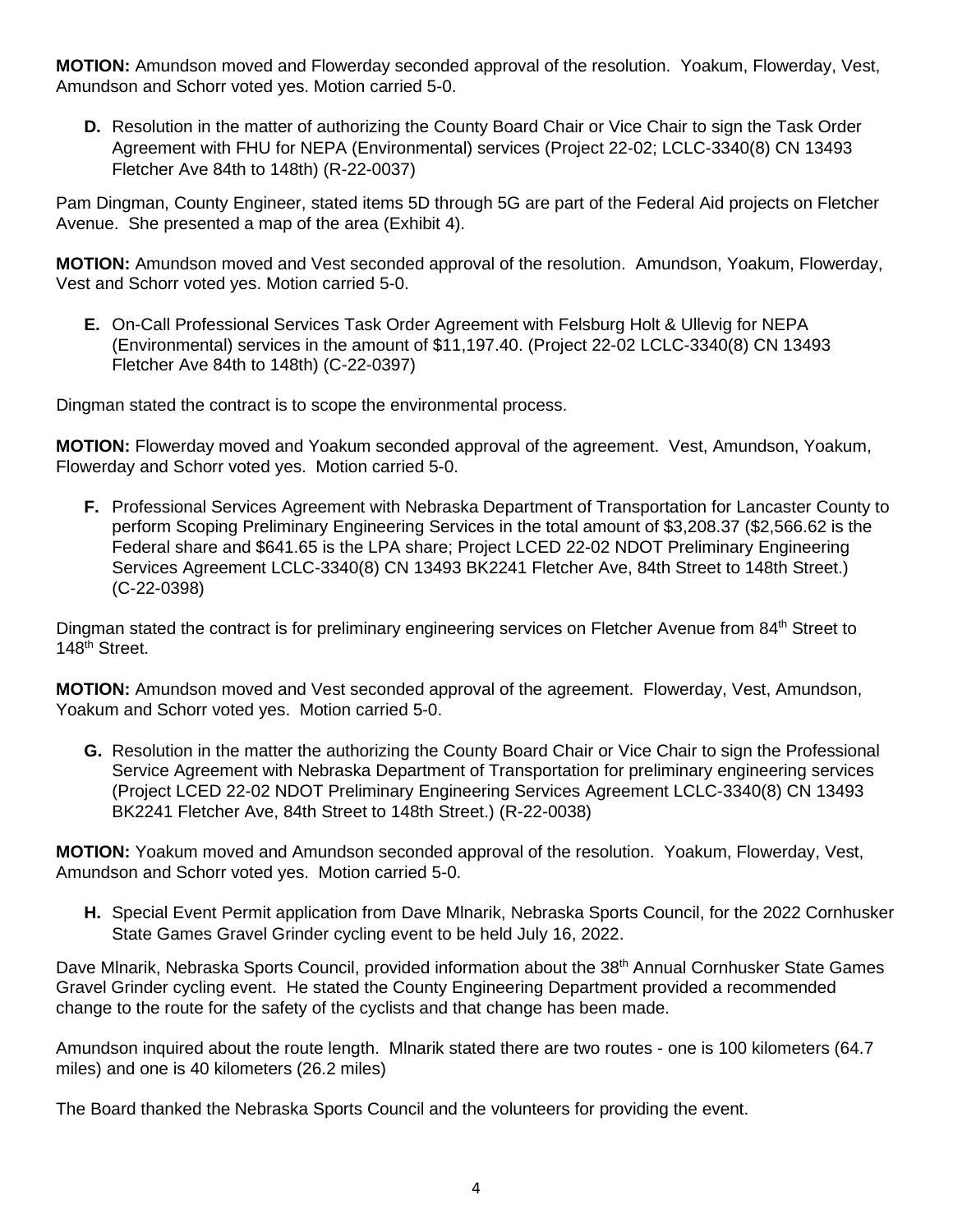**MOTION:** Vest moved and Amundson seconded approval of the special event permit application. Amundson, Yoakum, Flowerday, Vest and Schorr voted yes. Motion carried 5-0.

**I.** Request for an Exceptional Circumstance Award under Personnel Rule 17.9 (b) for Cari Forbes, Accountant II, for a one-step pay increase.

Kevin Nelson, Accounting Operations Manager, County Clerk's Office, stated Cari Forbes has been with the County for 20 years and with the County Clerk's Office for over 10 years. Forbes was recently reclassified to an Accountant II to better reflect the duties she currently performs and this step increase would compensate her for taking on additional responsibilities over the last few years.

The Board thanked Forbes for her years of service and for her efforts in helping to modernize County functions.

**MOTION:** Vest moved and Amundson seconded approval of the exceptional circumstance award. Vest, Amundson, Yoakum, Flowerday and Schorr voted yes. Motion carried 5-0.

- **J.** Appointments to the Lancaster County Indigent Defense Advisory Committee for the term of May 1, 2022, through April 30, 2025:
	- **1.** Heidi Hayes (reappointment)
	- **2.** Andrew Weeks
	- **3.** Spike Eickholt

**MOTION:** Vest moved and Yoakum seconded approval of the appointments.

Flowerday clarified that Spike is the nickname of Christopher Eickholt.

**ROLL CALL:** Flowerday, Vest, Amundson, Yoakum and Schorr voted yes. Motion carried 5-0.

**K.** Agreement with Arthur Anderson for job shadowing at the Youth Service Center. (C-22-0371)

**MOTION:** Vest moved and Amundson seconded approval of the agreement. Yoakum, Flowerday, Vest, Amundson and Schorr voted yes. Motion carried 5-0.

- **L.** Grant contracts (using ARPA (American Rescue Plan Act) funds for the term of March 1, 2022, through June 30, 2026) with the following:
	- **1.** Cedars Youth Services in the amount of \$813,835 (C-22-0362)
	- **2.** Family Services Lincoln in the amount of \$500,000 (C-22-0363)
	- **3.** Fresh Start in the amount of \$274,350 (C-22-0364)
	- **4.** Mental Health Association in the amount of \$230,000 (C-22-0365)
	- **5.** Mourning Hope Grief Center in the amount of \$100,000 (C-22-0366)
	- **6.** St. Monica's Home in the amount of \$350,000 (C-22-0367)
	- **7.** The Hub in the amount of \$142,315 (C-22-0368)
	- **8.** Voices of Hope in the amount of \$167,000 (C-22-0369)
	- **9.** Yazda Yezidi Cultural Center in the amount of \$75,000 (C-22-0370)

**MOTION:** Flowerday moved and Amundson seconded approval of the contracts. Amundson, Yoakum, Flowerday, Vest and Schorr voted yes. Motion carried 5-0.

**M.** Grant awards and sub-awards (using the Nebraska Commission on Law Enforcement and Criminal Justice Community-based Juvenile Services Aid Grant for the term of July 1, 2022, through June 30, 2023) with the following: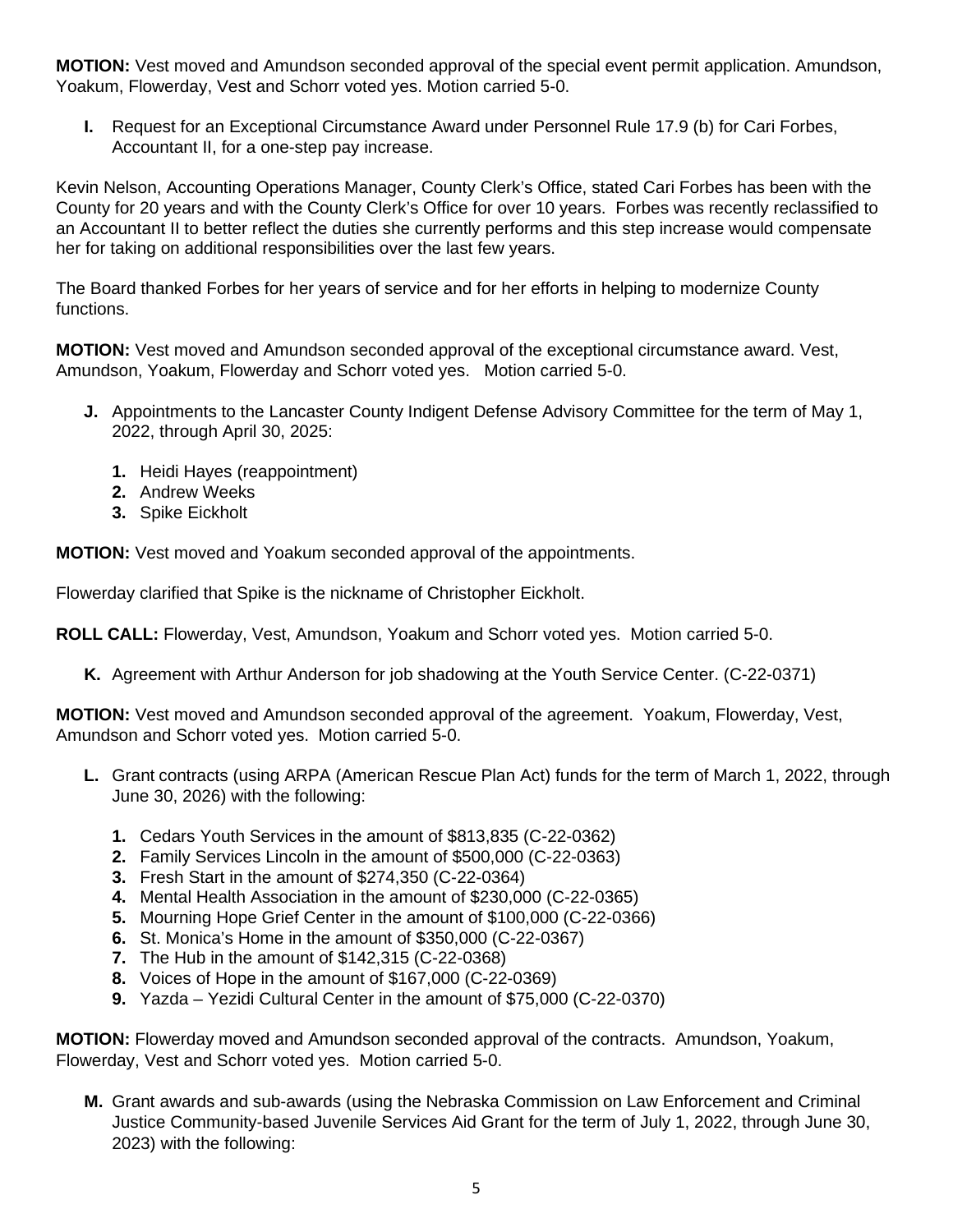- **1.** CenterPointe for the Truancy Diversion Therapy program in the amount of \$3,328 (C-22-0380)
- **2.** Family Service Lincoln for the School Based Therapeutic Services program in the amount of \$85,000 (C-22-0388)
- **3.** Girl Scouts Spirit of Nebraska for the Juvenile Justice Outreach program in the amount of \$19,966 (C-22-0381)
- **4.** Mediation Center for the Restorative Justice program in the amount of \$86,560 (C-22-0383)
- **5.** The HUB-Central Access Point for Young Adults for the Volunteer Coordination program in the amount of \$36,207 (C-22-0379)
- **6.** YWCA of Lincoln for the Life Skills program in the amount of \$61,036 (C-22-0384)

**MOTION:** Amundson moved and Yoakum seconded approval of the awards and sub-awards. Vest, Amundson, Yoakum, Flowerday and Schorr voted yes. Motion carried 5-0.

**N.** Juvenile Justice Prevention Fund (JJPF) recommendations for 2022-2023.

**MOTION:** Amundson moved and Yoakum seconded approval of the recommendations. Flowerday, Vest, Amundson, Yoakum and Schorr voted yes. Motion carried 5-0.

**O.** Contract with Office Interiors & Design, Inc., to provide office furniture to the County Attorney. The cost to the County is not to exceed \$202,365.26. (Bid No. 22-091. This contract shall be effective upon execution with period of performance per contract.) (C-22-0391)

**MOTION:** Amundson moved and Vest seconded approval of the contract. Yoakum, Flowerday, Vest, Amundson and Schorr voted yes. Motion carried 5-0.

- **P.** Contracts with the following for the annual supply of traffic channelizing and barricade devices in an amount not to exceed \$30,000 for all contracts (Bid No. 21-237. Terms of the contracts are for one year from the date of execution through February 3, 2023, with the option to renew for three (3) additional one (1) year terms.):
	- **1.** All Road Barricades, Inc. (C-22-0376)
	- **2.** J & A Traffic Products (C-22-0377)

**MOTION:** Vest moved and Yoakum seconded approval of the contracts. Amundson, Yoakum, Flowerday, Vest and Schorr voted yes. Motion carried 5-0.

**Q.** Access agreement with the Board of Regents of the University of Nebraska to allow the University of Nebraska-Lincoln's Conservation and Survey Division to collect soil samples in the County right-of-way. (The location is approximately 200 to 1,800 feet west of the intersection of West Hallam Road and Southwest 58th Street within 20 to 50 feet of the centerline of West Hallam Road on the south side of West Hallam Road.) (C-22-0396)

Alex Olson, Right-of-Way Manager, County Engineering Department, stated this agreement is like a utility permit but the University of Nebraska documents are worded differently. It was noted the County Attorney's Office has reviewed the agreement.

**MOTION:** Flowerday moved and Amundson seconded approval of the agreement. Vest, Amundson, Yoakum, Flowerday and Schorr voted yes. Motion carried 5-0.

**R.** Agreements to provide referee services to hear valuation protests for the 2022 tax year and to transmit to the Lancaster County Board of Equalization all papers relating to such protests together with written findings and recommendations with the following individuals: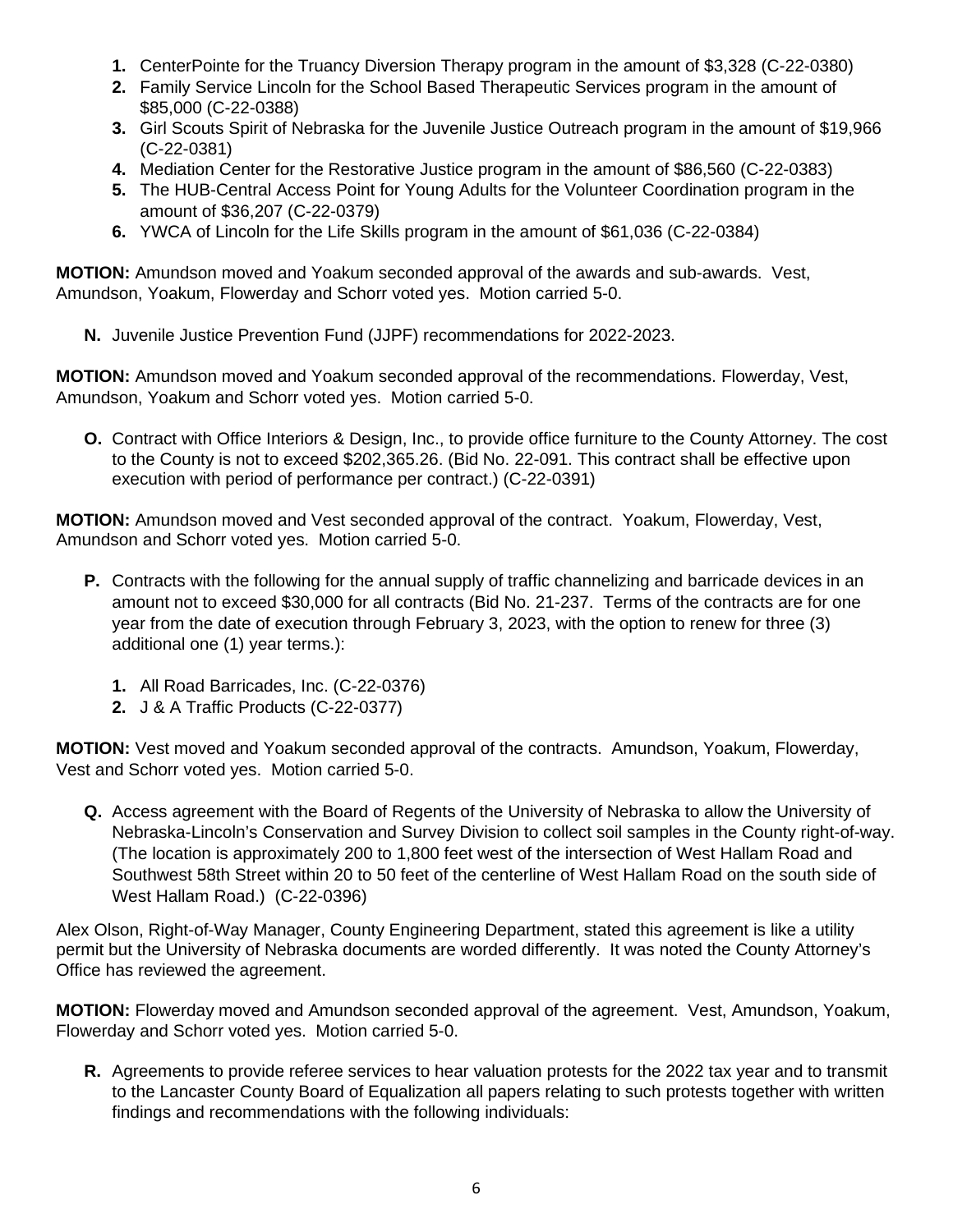- **1.** Mickey Tuttle (C-22-0372)
- **2.** James Shotkoski (C-22-0373)
- **3.** Elizabeth Duncan (C-22-0374)
- **4.** Greg Heinzmann (C-22-0375)

Ward noted there was a correction made to item R1 which was originally listed on the agenda published on Friday May 20, 2022 as "Douglas Tuttle." He confirmed the agreement is with Mickey Tuttle.

**MOTION:** Vest moved and Yoakum seconded approval of the agreements. Flowerday, Vest, Amundson, Yoakum and Schorr voted yes. Motion carried 5-0.

**6) PUBLIC COMMENT:** Those wishing to speak on items relating to County business not on the agenda may do so at this time.

Dianne Heidtbrink, citizen, appeared and spoke about the need for more funding to improve and pave North 98th Street. She said the increased traffic and dust is a health concern for the neighborhood.

Schorr stated the increased traffic due to the new school will be considered when the Board reviews the County Engineer's budget.

Lynn Lenhoff, citizen, appeared and spoke about the increased traffic, heavy truck usage and trash dumping along North 98<sup>th</sup> Street.

Schorr stated the Board will share these concerns with the County Sheriff.

# **7) ANNOUNCEMENTS:**

- **A.** The Lancaster County Board of Commissioners will be attending the Lincoln Chamber's May Public Policy Forum on Wednesday, May 25, 2022, from 8:00 a.m. to 9:00 a.m., at 1128 Lincoln Mall, Suite 100, Lincoln.
- **B.** The Lancaster County Board of Commissioners will hold a staff meeting, including budget hearings, on Thursday, May 26, 2022, at 8:30 a.m., in Room 112 of the County-City Building (555 S 10th Street, Lincoln).
- **C.** The Lancaster County Board of Commissioners will hold its next regular meeting on Tuesday, May 31, 2022, at 9:00 a.m., in Room 112 of the County-City Building (555 S 10th Street, Lincoln).
- **D.** County Commissioners can be reached at 402-441-7447 or [commish@lancaster.ne.gov.](mailto:commish@lancaster.ne.gov)
- **E.** The Lancaster County Board of Commissioners meeting is broadcast live on LNKTV City. For the rebroadcast schedule visit lincoln.ne.gov (keyword: LNKTV). Meetings are also streamed live on LNKTV, YouTube, Roku and Apple TV.

#### **8) EXECUTIVE SESSION**

**A.** Pending and potential litigation, legal advice and union negotiations.

**MOTION:** Vest moved and Amundson seconded to enter Executive Session at 9:45 a.m. for the purposes of pending and potential litigation, legal advice, union negations and to protect the public interest.

The Chair said it has been moved and seconded that the Board enter Executive Session.